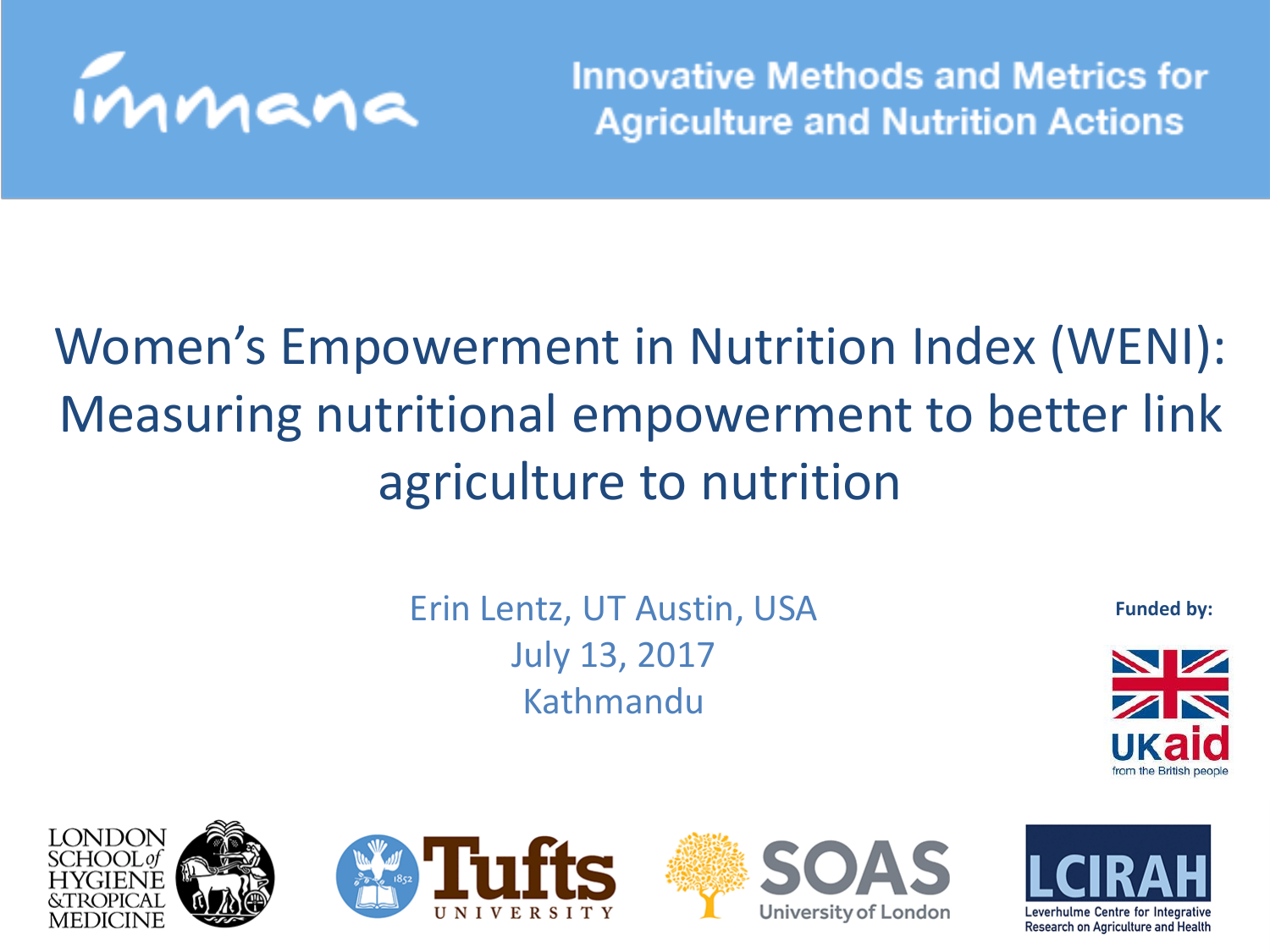## Research Team

- Erin Lentz, University of Texas, Austin, USA
- Sudha Narayanan, Indira Gandhi Institute for Development Research, Mumbai, India
- Marzia Fontana, Independent Researcher, UK
- Collaborative Research and Dissemination, New Delhi, India
- Bharati Kulkarni National Institute of Nutrition, Hyderabad, India
- Sabarmatee, Independent Researcher, India
- with Krushna Ranaware, Ankita Mondal, Udayan Rathore, Nirali Bakhla, and others
- Civil society partners

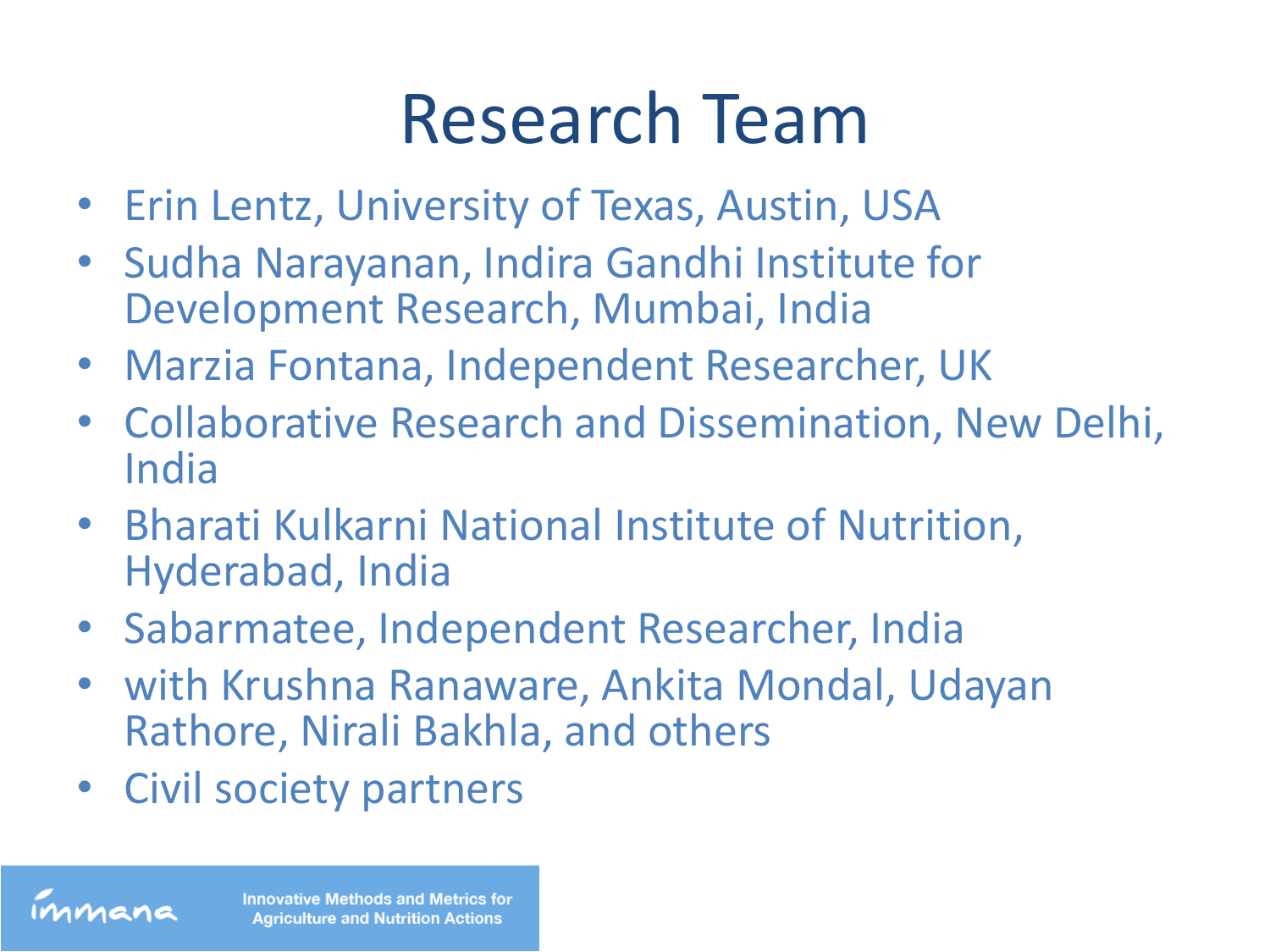### Women's Nutritional Empowerment

- The capacity for a woman, and not *just* her children, to be well fed and healthy; to have a meaningful say in household nutritional practices; and to receive support in implementing them.
	- Our starting point is Kabeer's (1999) conceptualization of empowerment: resources, agency, and achievements

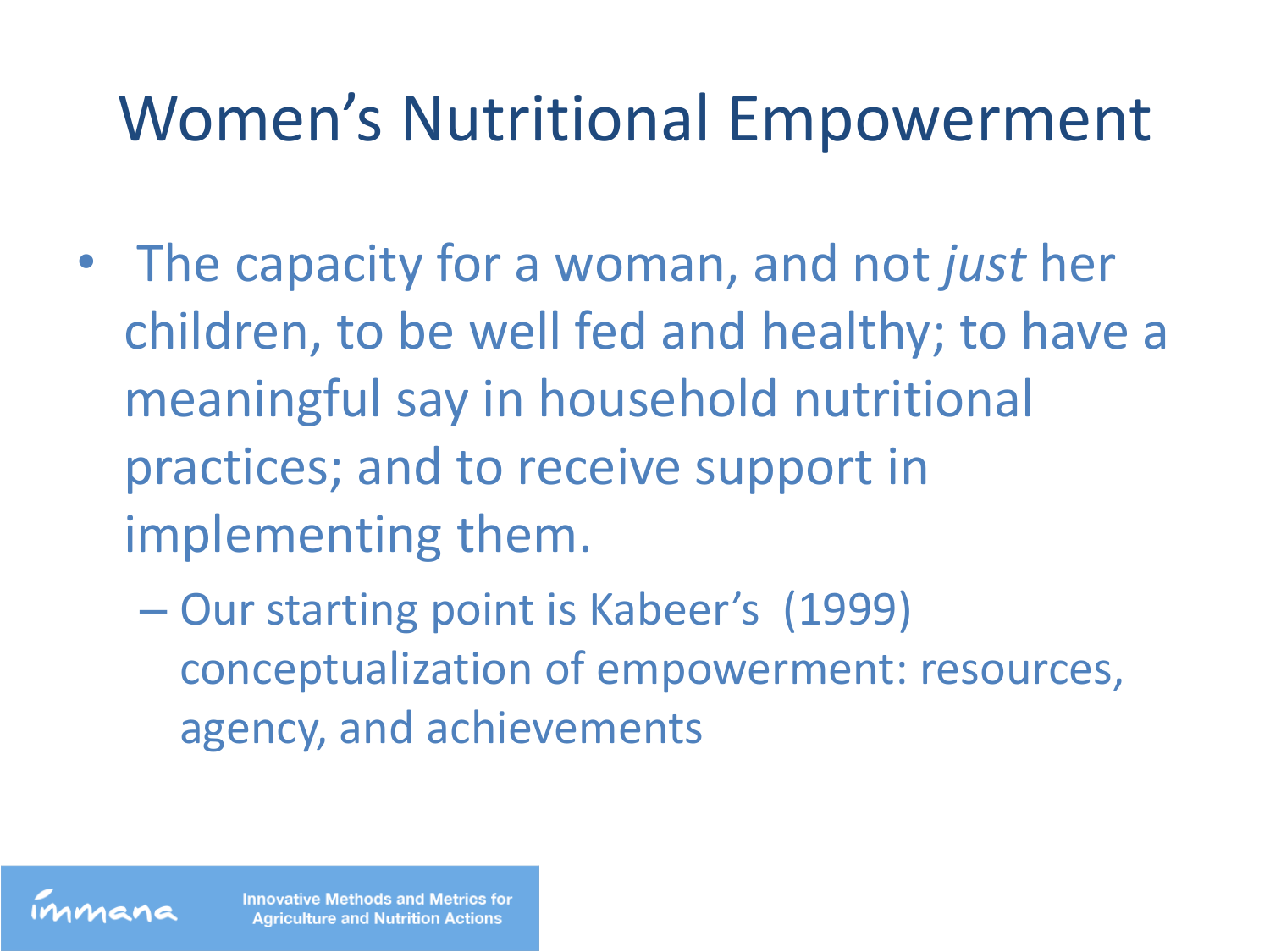## Approach

- Formative research on "overlooked" factors
	- Review of literature, surveys, and ongoing quantitative work
	- Community based research (Paprocki and Cons 2014) to identify factors that may influence nutritional empowerment
- Generate WENI and validate WENI
	- Examine its ability to predict nutritional status of women (and their children)

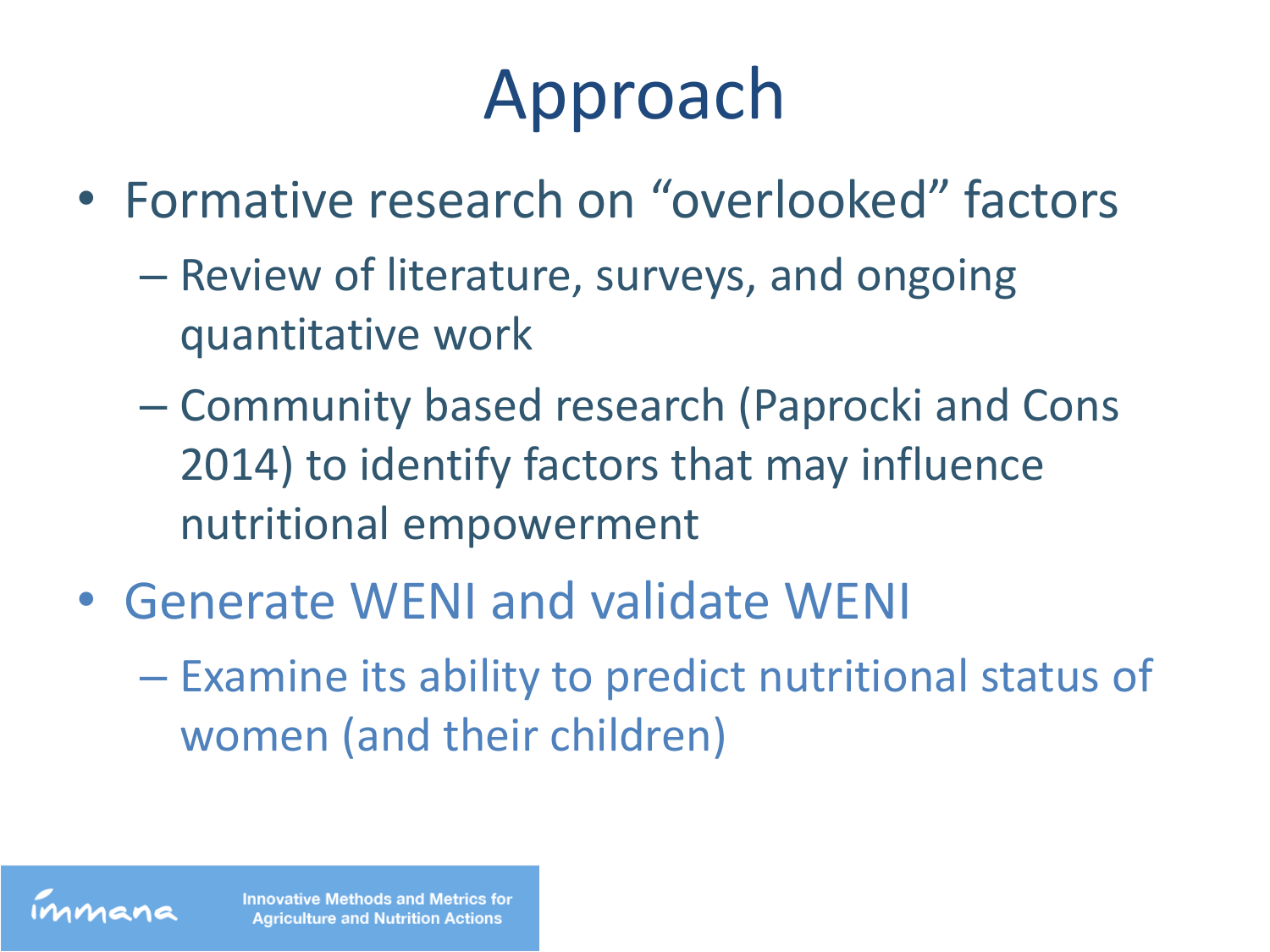### Women's Nutritional Empowerment



#### Structural conditions, support, institutions

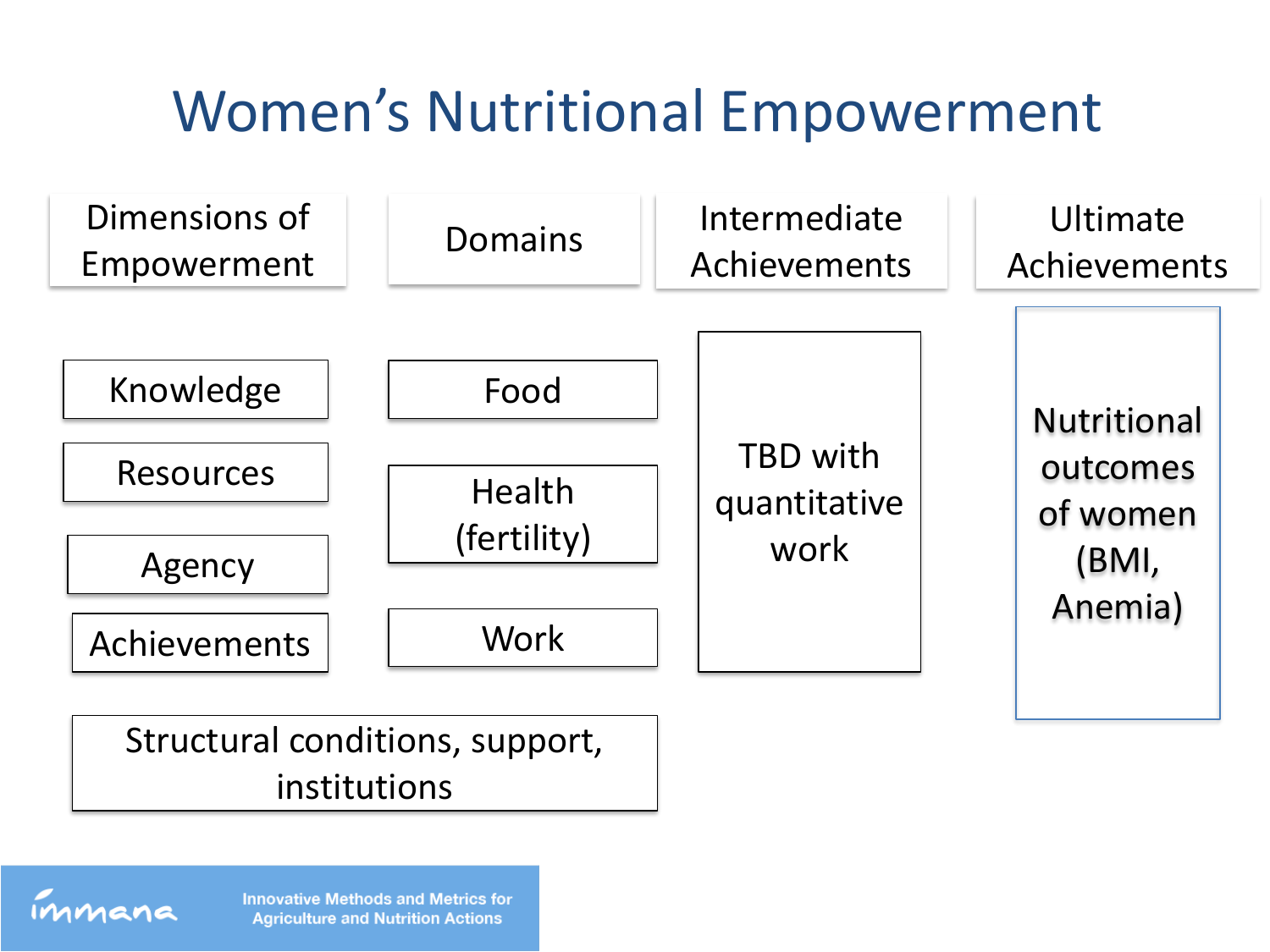#### Quantitative Literature: Factors influencing nutrition in South Asia

- Rich literature examining undernutrition of children
- Consistent set of factors in South Asia:
	- Education of parents (Headey et al. 2015)
	- Agriculture (mixed) (Kadiyala et al. 2014)
	- Assets and or income (Headey et al. 2015)
	- Demographic factors: Child gender (Raj et al. 2015); birth interval and fertility (Coffey 2015); rank within house (Coffey et al. 2017)
	- Empowerment (Chowdhury et al. 2013; Malapit et al. 2015; Cunningham et al. 2015)
	- Services and institutions: (Gillespie et al. 2017; Kohli et al. 2017; Nisbett et al. 2017)
	- Sanitation: (Coffey and Spears 2017)
	- Maternal height (Headey et al. 2015)
	- Domestic violence (Yount et al. 2011; Ziaei et al. 2012)

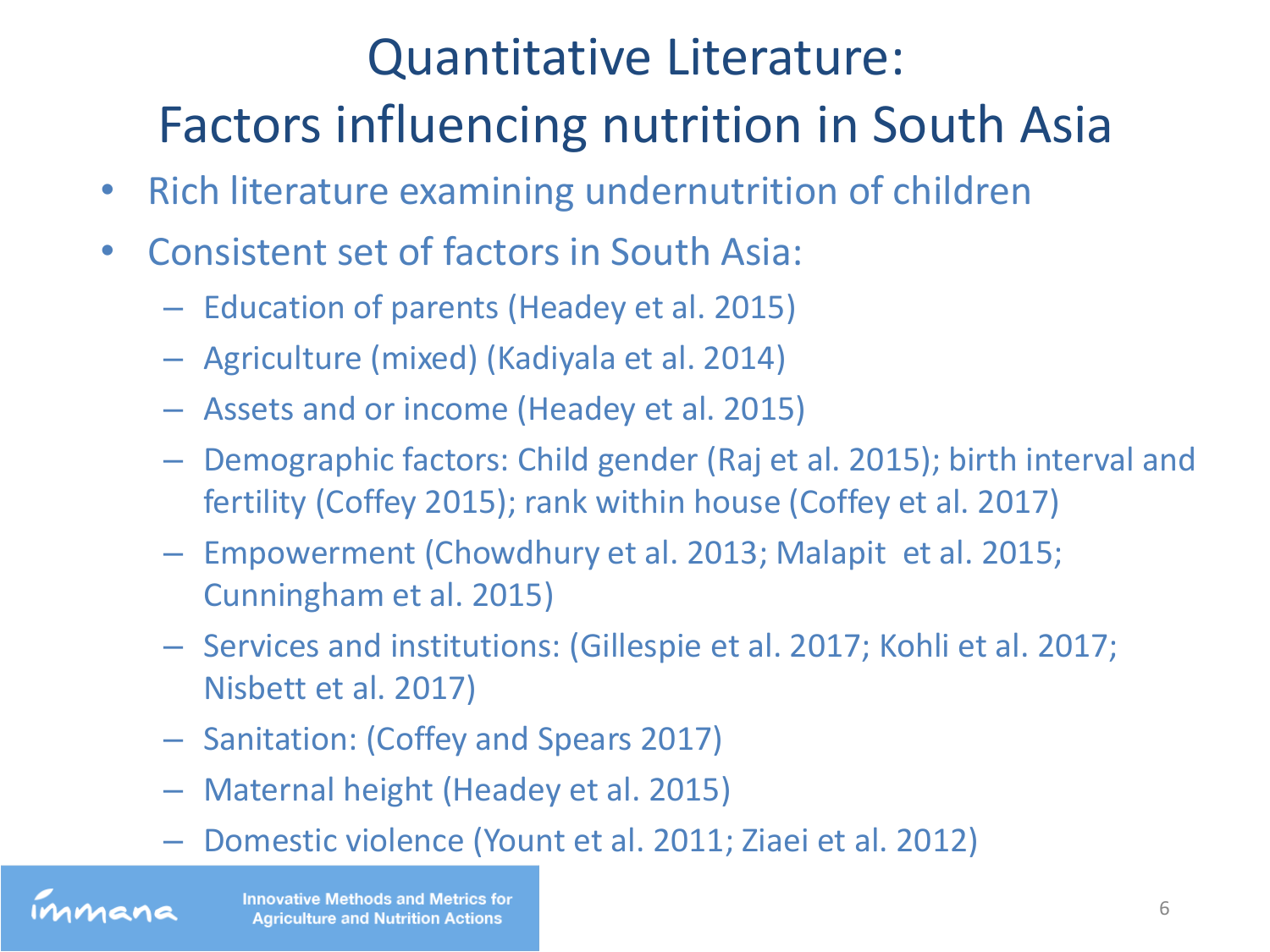### Aim: Identify "overlooked" factors

- Quantitative literature gets at several issues, but doesn't cover all aspects
	- $-$  Quantitative models explain  $\sim$ 30% of variance in stunting rates and ~ 50% of improvements (Headey et al. 2015)
	- Many good reasons for this
- Are there "overlooked" factors that influence nutritional empowerment that women themselves identify as important?
- Focus here on attributes not commonly included in quantitative studies

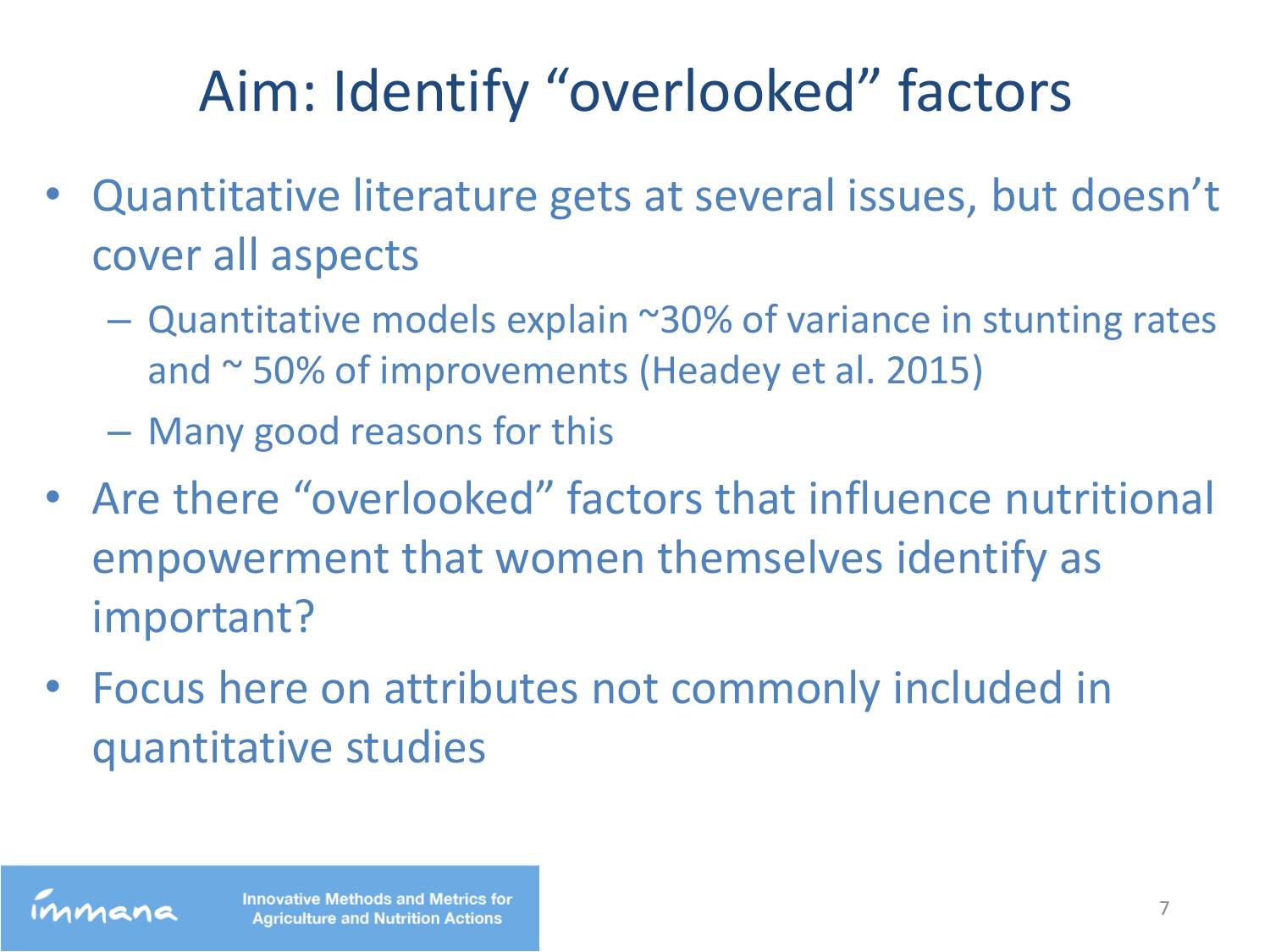## Method: Community Research

#### Three sites:

- Northern Bangladesh
- Odisha, India
- Bihar, India
- NGO partners:
- Nijera Kori
- Agragamee
- PRADAN
- Anwesha
- Sambhav
- JJSS



**Innovative Methods and Metrics for Agriculture and Nutrition Actions**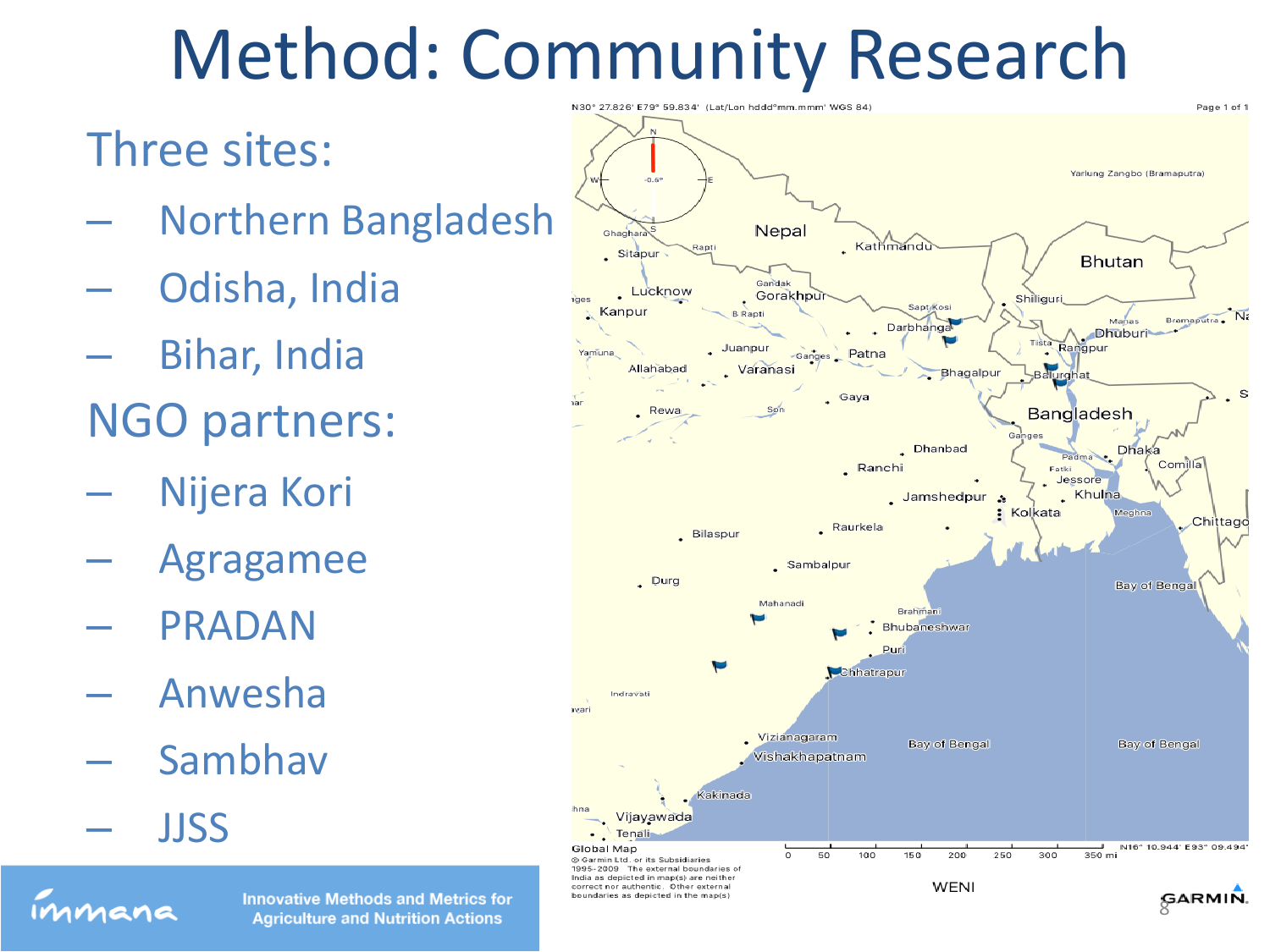## Method: Community Research

- 4-5 days of research training with community researchers (see Paprocki and Cons 2014)
	- Research ethics and audio recorders
	- Semi-structured and open-ended interview techniques focusing on nutrition and sources of tension within their households
- Bangladesh: Conducted about 135 interviews in 2 districts
- Odisha: Conducted around 160 interviews in 4 **districts**
- Focused on marginalized populations

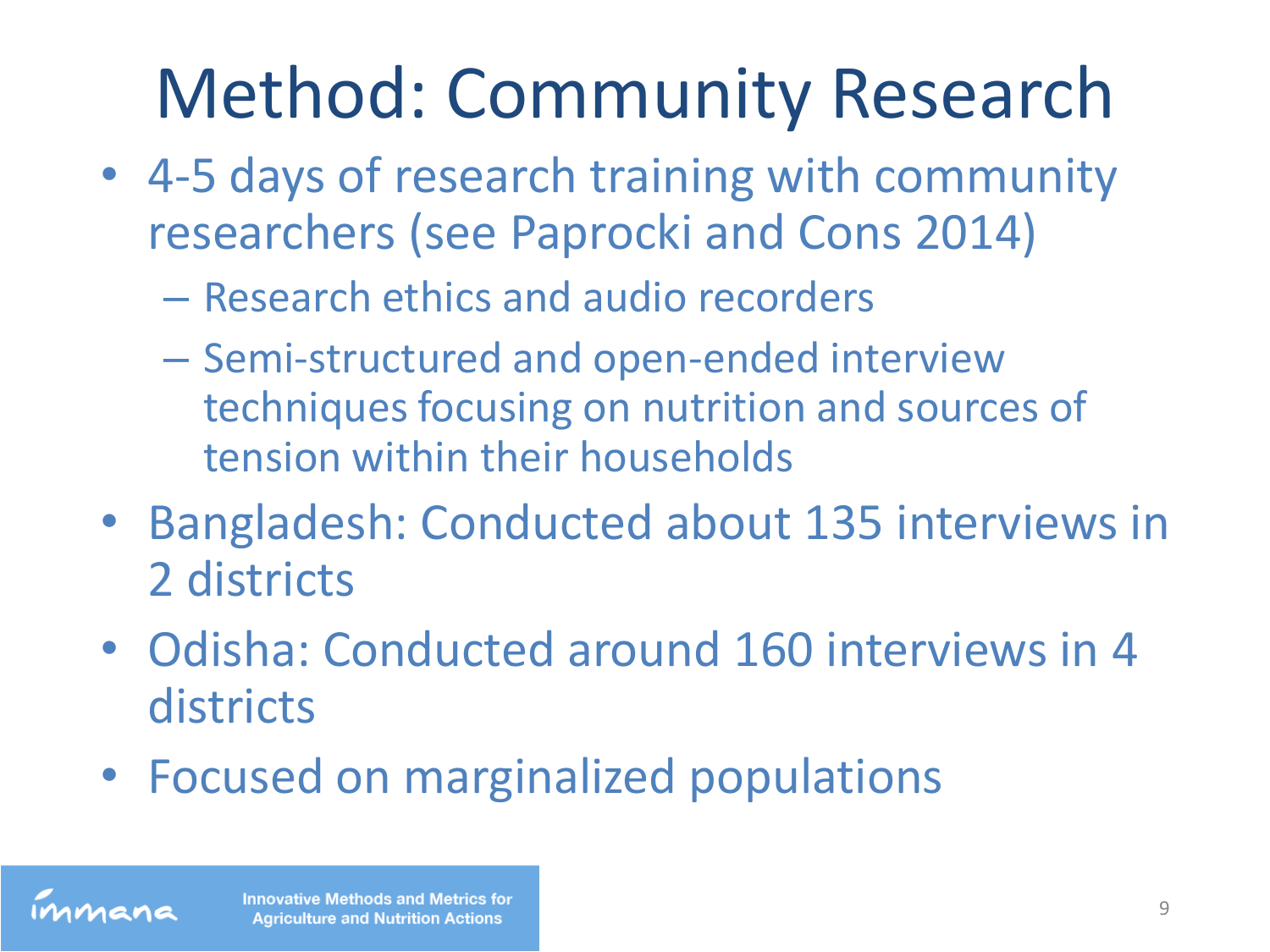#### Learnings:

#### Structural conditions, support, resources

- Common pool resources in Odisha
	- "If one Siali creeper grows up then we destroy it to make the rope... In that way Siali creepers have gradually been depleted. ... So, we took a decision not to collect the plants for the last two years. As a result of this, this year some women able to get leaf. Last year, we were not able to prepare a single plate due to shortage of leaves."
	- Women face variable access; some women rely on forest resources for dietary diversity, for stitching leaf plates, etc. while this resource is unavailable to others
- Arsenic in groundwater in Bangladesh
	- A pregnant respondent explained that her family has a tubewell that has tested positive for arsenic, and has a "red" tap, to indicate it is contaminated. No other offers of remediation were made. At the time of the interview, the respondent's family continued to drink from it because they could not afford to purchase filters or to dig a deeper well, although they knew it is bad for their health.
	- Options to avoid arsenic vary by household, depending on neighbors etc.

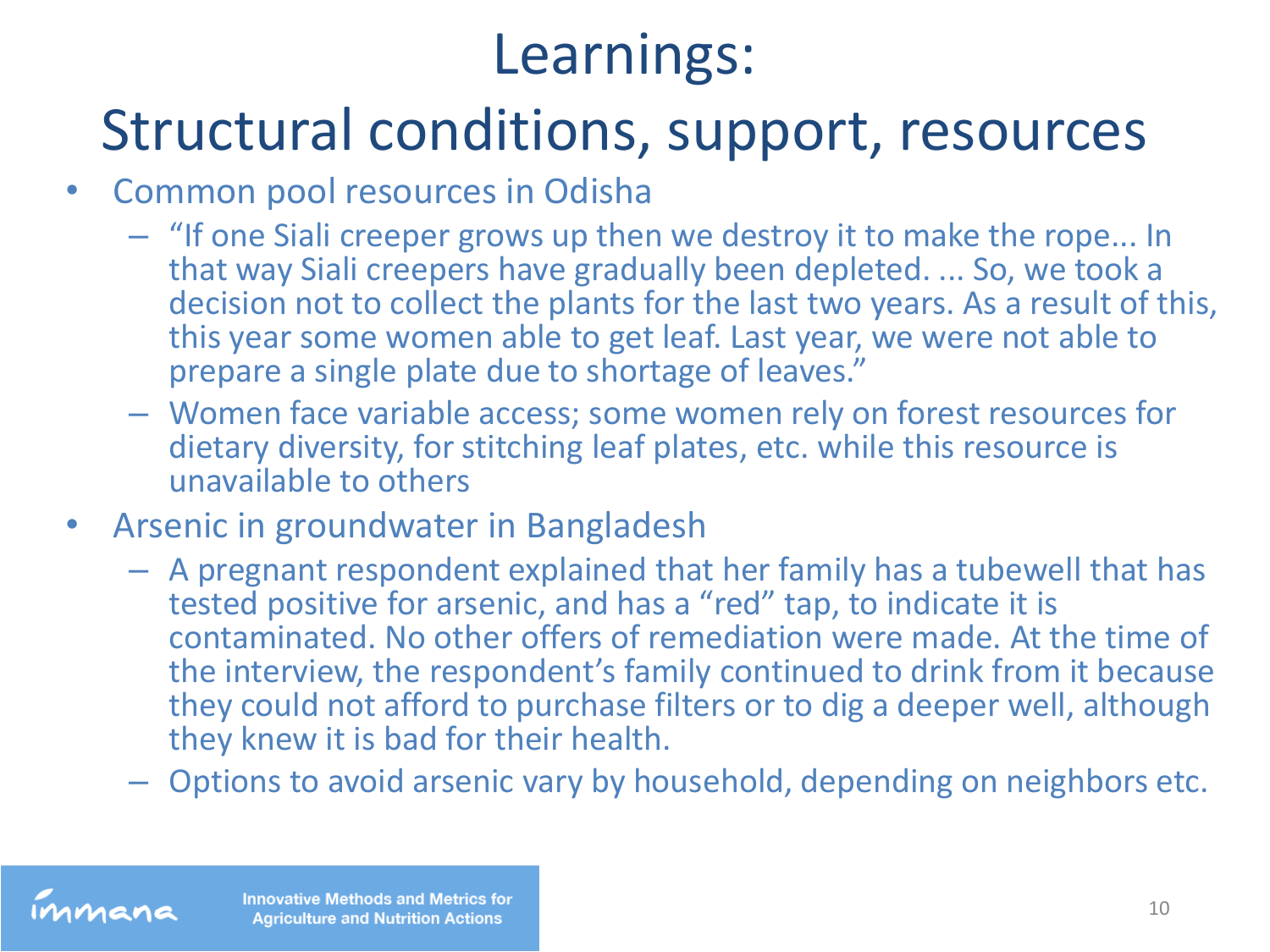## Learnings: Intrahousehold variation

- Health seeking behavior
	- From Odisha: "We give priority to the male members of the household to be taken to hospital because if they stay free from disease, they will look after us. When female members are ill, mostly we stay at home and take home remedies or procure medicines locally."
- Food allocation
	- From Bangladesh: "I would serve food first to my husband because he was going to work, then to my father-in-law and old grandmother-in-law. Then, I used to feed my young children. Thereafter, I would take my meal. Sometimes, my fatherin-law would check the cooking pot to see whether I might have cooked more rice. If he saw some quantity rice in the pot, he scolded me that I had hidden rice for my own. I would bear it, cry and remain silent."
- Domestic violence
	- Already, research looks at nutrition outcomes for children (see Yount et al. 2011).
	- Here, women explain how violence affects their own nutrition
	- From Bangladesh: "The [rest of the family] had the privilege to eat first. After all were finished, the leftover pieces were given to me. At times, I had to return my mother's house due to hunger. ... I asked my husband to work as a day laborer to earn more money but he refused and assaulted me. ... My mother-in-law asked 'Why do you talk so much?' I replied, 'I need food to live.'"

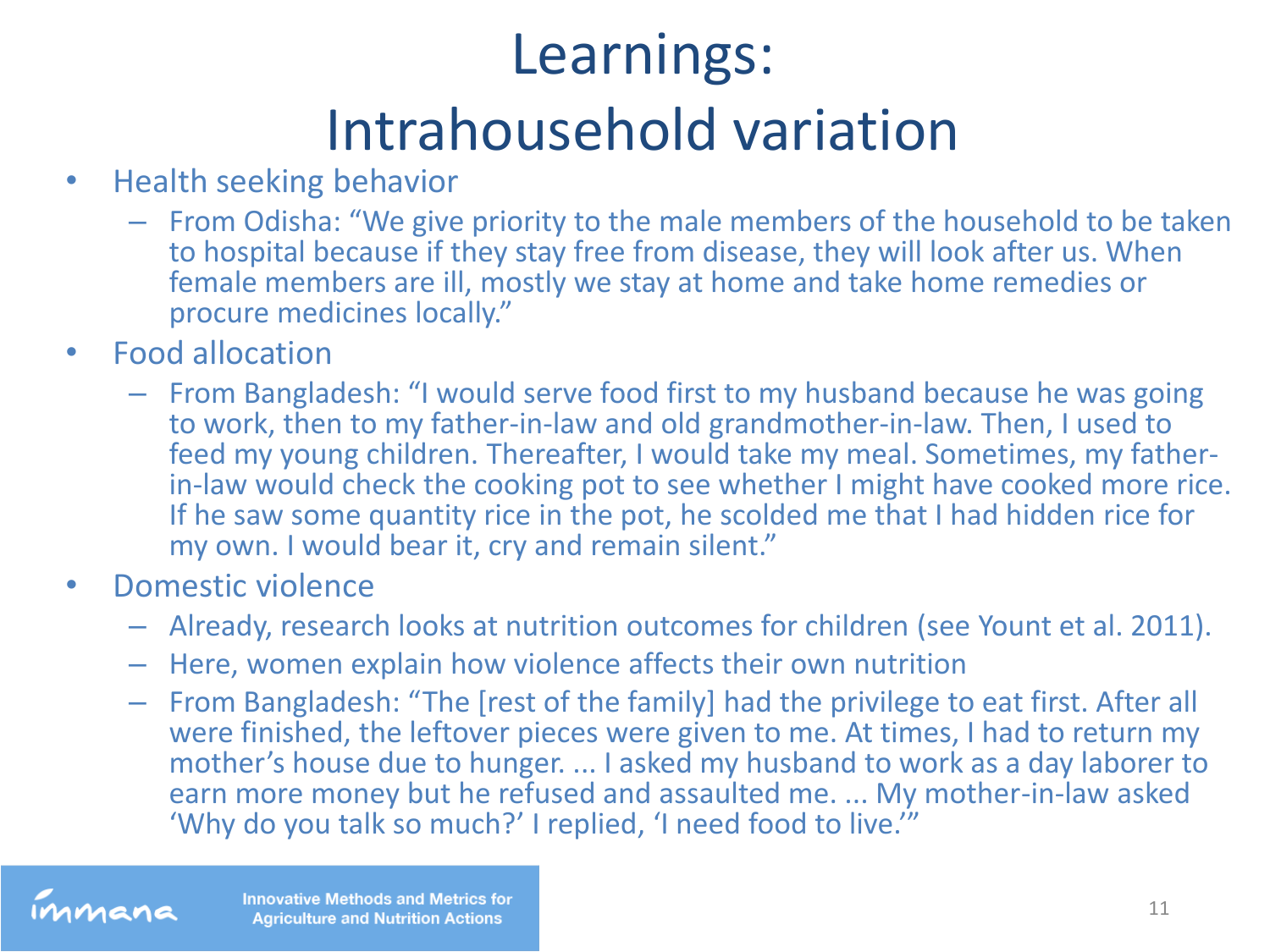## Implications for Women's Empowerment in Nutrition

- Variation in structural conditions / support / resources across households
	- Unpack regional or district fixed effects
	- Capture norms and deviations from them
- Intrahousehold factors merit more attention
	- Seasonality is often captured at the household level
		- For example, the coping strategies index, a measure of food insecurity, asks whether meals were missed
		- We need to know *who* missed the meal.
	- The consequences of seasonality, shocks, access to healthcare, environmental change are different for (young) women than others in the same household (see also LANSA findings)



**Innovative Methods and Metrics for Agriculture and Nutrition Actions**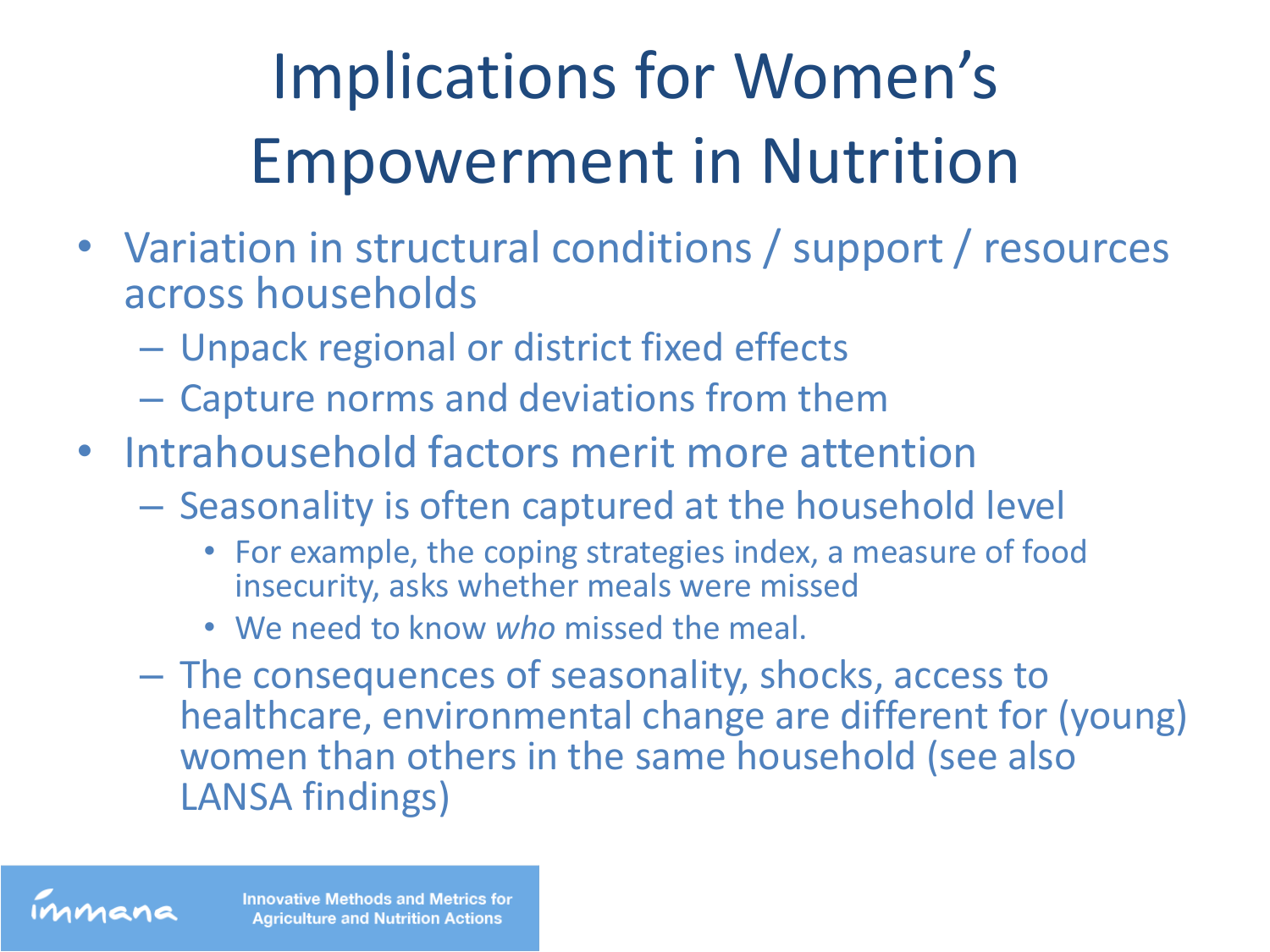## Work ahead

- Operationalize these findings in quantitative surveys
	- Nutritional outcomes of children may not be reflect outcomes for women
	- Opportunity to incorporate norms and perceptions
- Construct and validate WENI

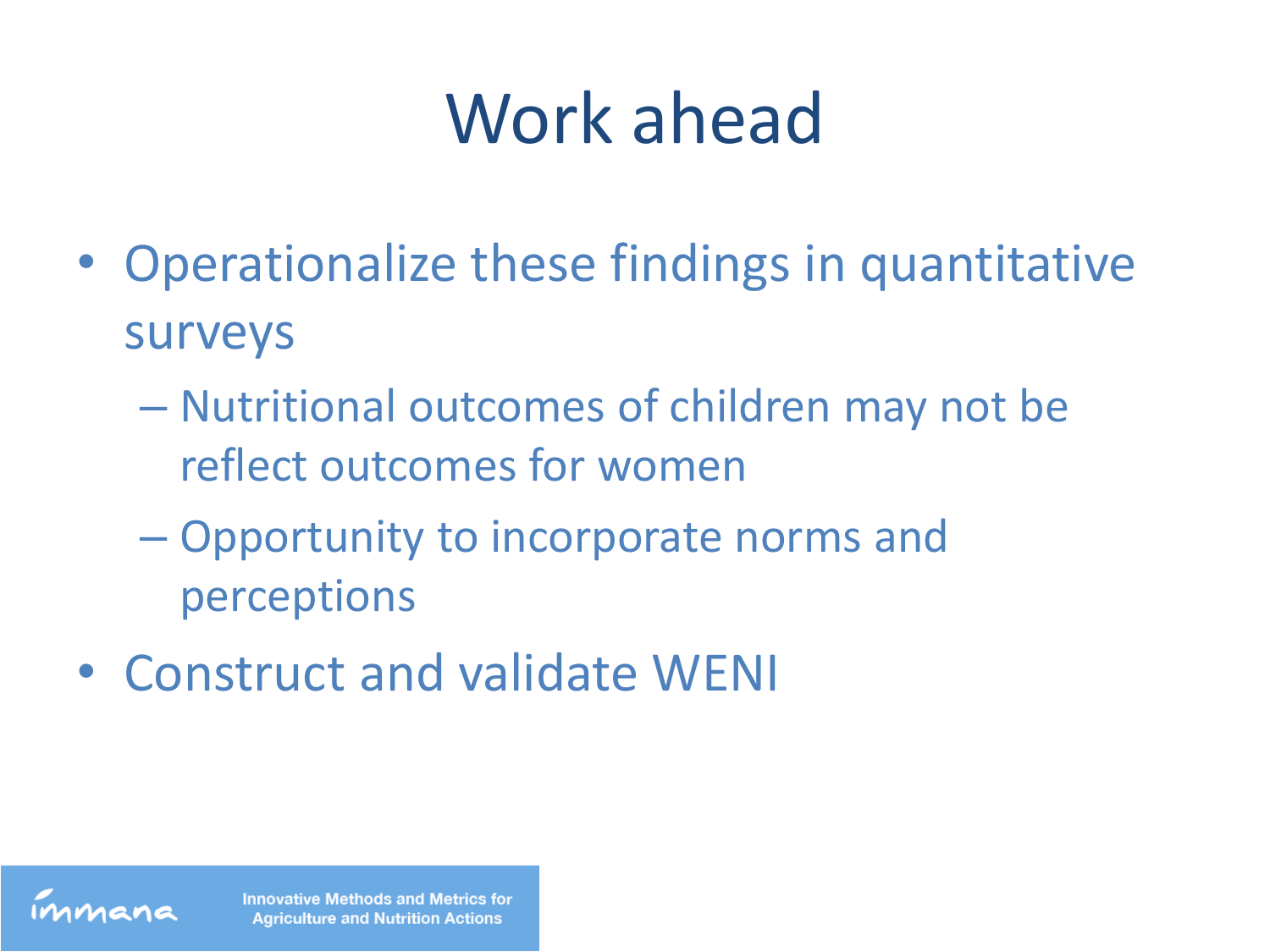# Thank you for your time! Questions?

**AND AND REAL PROPERTY** 



**Innovative Methods and Metrics for Agriculture and Nutrition Actions**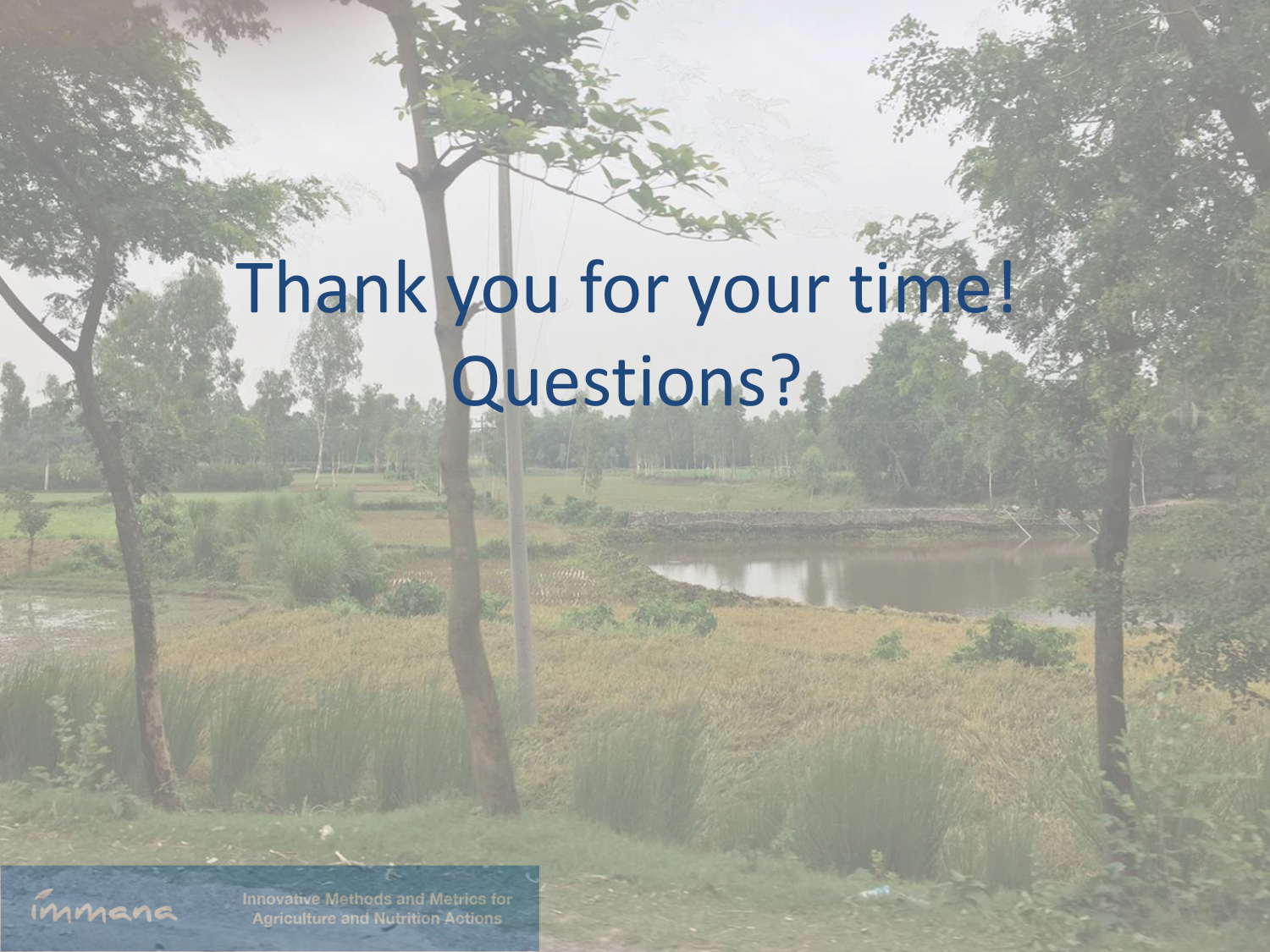## Approach

- Formative research on "overlooked" factors
	- Review of literature
	- Community based research (Paprocki and Cons 2014) to identify factors that may influence nutritional empowerment
	- Quantitative research to identify candidate components
	- Assessing survey coverage of our concept of nutritional empowerment
- Generate WENI and validate WENI
	- Examine its ability to predict nutritional status of women (and their children)

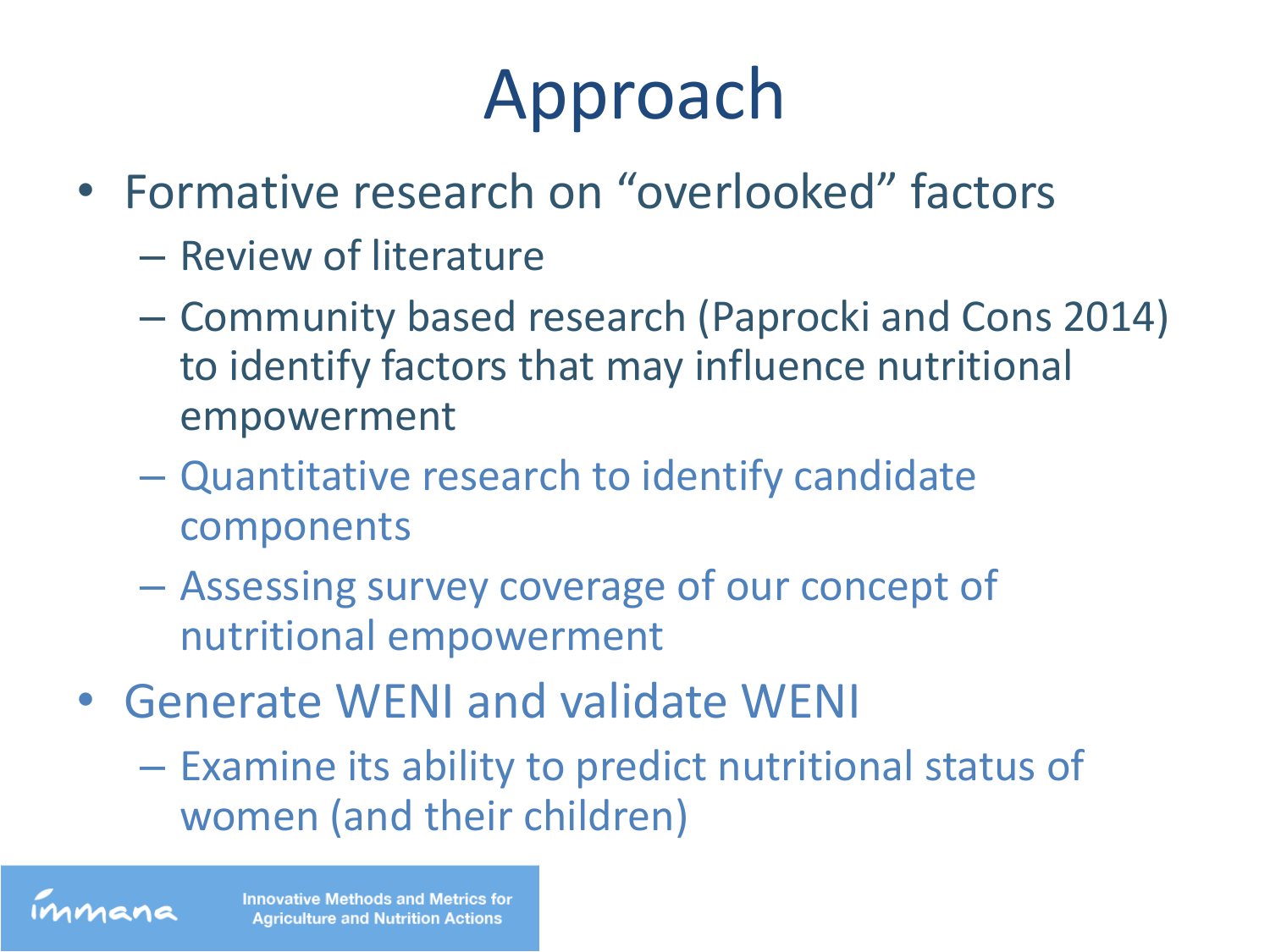## Research Objective

- Develop a Women's Empowerment in Nutrition Index (WENI) that reflects nutritional empowerment of women in rural South Asia
	- Bangladesh and India (Odisha and Bihar), for now
	- Rural context, for now
- Examine its ability to predict nutritional status of women (and their children)